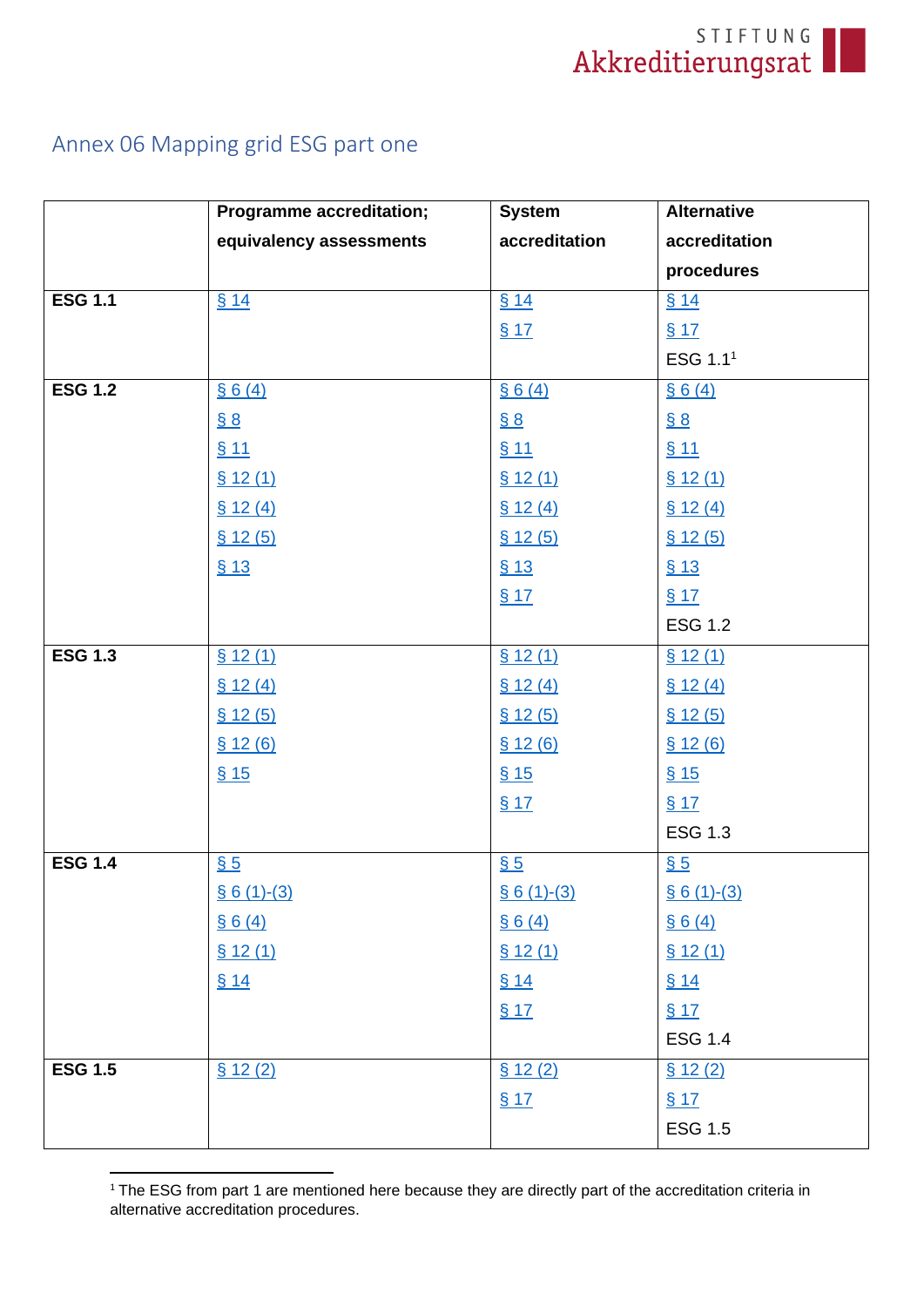| <b>ESG 1.6</b> | \$12(3)                               | \$12(3)              | \$12(3)                   |
|----------------|---------------------------------------|----------------------|---------------------------|
|                | \$15                                  | \$15                 | \$15                      |
|                |                                       | \$17                 | \$17                      |
|                |                                       |                      | <b>ESG 1.6</b>            |
| <b>ESG 1.7</b> | \$14                                  | \$14                 | \$14                      |
|                |                                       | \$18                 | \$18                      |
|                |                                       |                      | <b>ESG 1.7</b>            |
| <b>ESG 1.8</b> | Publication<br>of<br>examination      | Publication<br>of    | Publication<br>of         |
|                | which<br>regulations<br>contain       | examination          | examination regulations   |
|                | information on study programmes       | regulations<br>which | which contain information |
|                | is obligatory according to the higher | contain information  | on study programmes is    |
|                | education acts of the German          | study<br><b>on</b>   | obligatory according to   |
|                | states                                | programmes<br>is     | the higher education acts |
|                |                                       | obligatory           | of the German states,     |
|                |                                       | according<br>to the  | \$18,                     |
|                |                                       | higher<br>education  | <b>ESG 1.8</b>            |
|                |                                       | acts of the German   |                           |
|                |                                       | states, $§ 18$       |                           |
| <b>ESG 1.9</b> | \$14                                  | \$14                 | \$14                      |
|                |                                       | \$17                 | \$17                      |
|                |                                       | \$18                 | \$18                      |
|                |                                       |                      | <b>ESG 1.9</b>            |

# <span id="page-1-0"></span>§ 5

### **Admission requirements and transitions between different courses**

(1)  $1$  Admission requirement for a Master's study programme is a first professional qualification at a higher education level. <sup>2</sup>With Master's study programmes providing further education and those of an artistic nature, the professional qualification at a higher education level can be replaced by an entrance examination, wherever stipulated by state legislation. <sup>3</sup>Master's study programmes providing further education usually assume qualified professional experience of no less than one year.

(2) <sup>1</sup>Admission requirement for artistic Master's study programmes is proof of the special artistic aptitude that is necessary for this. <sup>2</sup>On admission to artistic Master's study programmes providing further education, professional activities that were completed during the study programme can also be taken into account if allowed by state legislation. The requirement of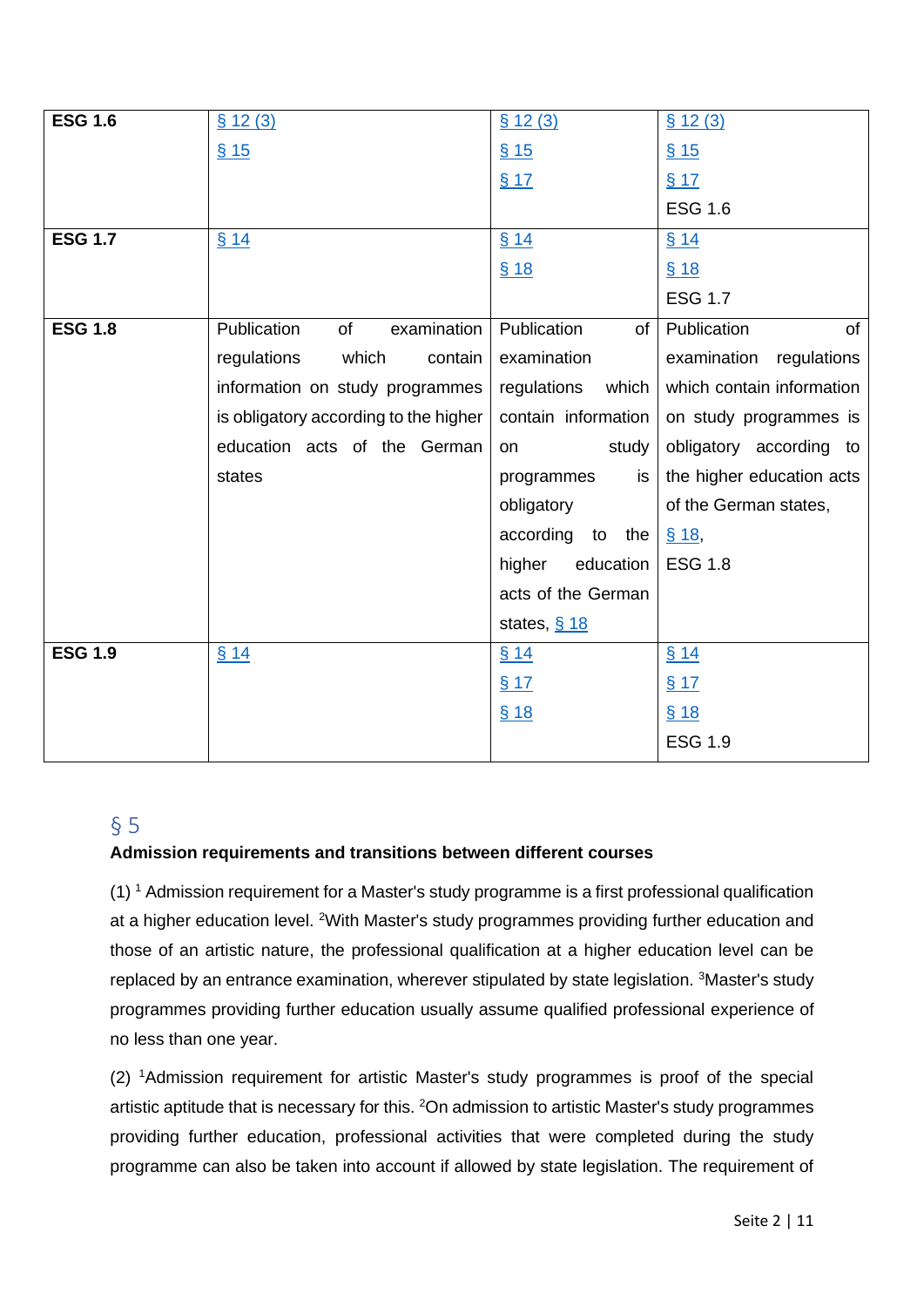professional experience does not apply to colleges of art for study programmes that serve to consolidate fine arts skills, wherever stipulated by state legislation.

(3) Further requirements for admission to Master's study programmes can be stipulated according to state legislation.

Back to the mapping grid

#### **§ 6 Qualifications and qualification designations**

# <span id="page-2-0"></span> $§ 6(1)-(3)$

(1) <sup>1</sup>On successful completion of a Bachelor's or Master's study programme, only one degree, the Bachelor's or Master's degree, will be awarded, unless this is a multiple-degree qualification. <sup>2</sup>No differentiation is made between the degrees based on the duration of the standard period of study.

(2) <sup>1</sup>The following designations shall be used for Bachelor's and consecutive Master's degrees:

1. Bachelor of Arts (B.A.) and Master of Arts (M.A.) in the subject groups linguistics and cultural studies, sport, sport science, social sciences, science of art, performing arts and, with a corresponding content focus, in the subject groups economic sciences as well as in applied arts study programmes,

2. Bachelor of Science (B.Sc.) and Master of Science (M.Sc.) in the subject groups mathematics, natural sciences, medicine, agricultural, forestry and food sciences, in the subject groups engineering sciences and economic sciences with a corresponding content focus,

3. Bachelor of Engineering (B.Eng.) and Master of Engineering (M.Eng.) in the subject group engineering sciences with a corresponding content focus,

4. Bachelor of Laws (LL.B.) and Master of Laws (LL.M.) in the subject group law,

5. Bachelor of Fine Arts (B.F.A.) and Master of Fine Arts (M.F.A.) in the subject group fine art,

6. Bachelor of Music (B.Mus.) and Master of Music (M.Mus.) in the subject group music,

7. <sup>1</sup>Bachelor of Education (B.Ed.) and Master of Education (M.Ed.) for study programmes that teach the educational requirements for a teacher training qualification.  $2$  According to the content focus of the study programmes a designation according to numbers 1 to 7 can be stipulated for a polyvalent study programme..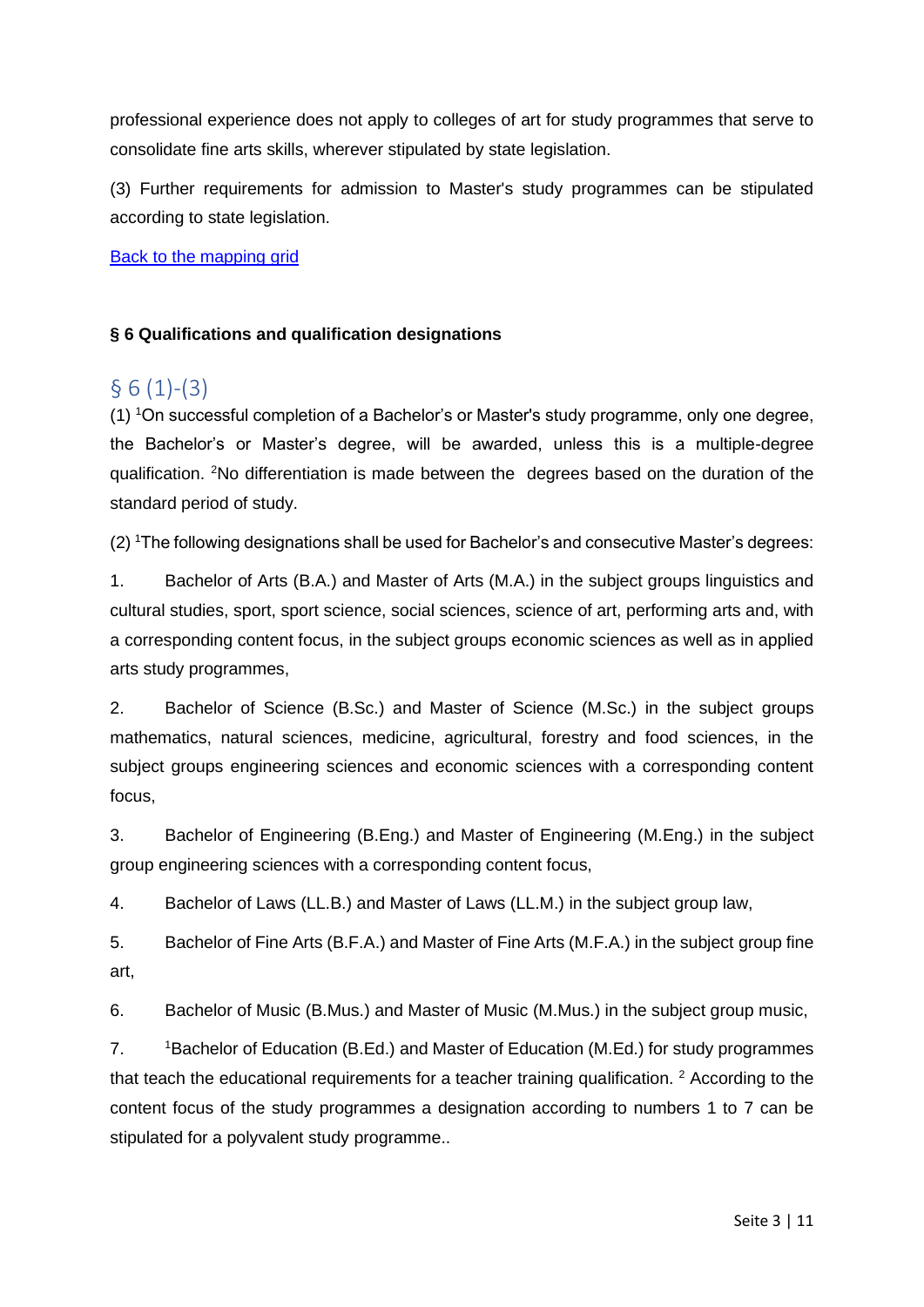<sup>2</sup>Subject additions to the qualification designations and mixed-language qualification designations are excluded. <sup>3</sup>Bachelor degrees with the supplement "honours" ("B.A. hon.") are excluded. <sup>4</sup>In the case of interdisciplinary and combined study programmes, the qualification designation depends on the most important subject area on the study programme. <sup>5</sup>Master's degrees that differ from the designations shown above may also be used for further education study programmes. <sup>6</sup>Different designations may also be used for study programmes in theology that qualify students for the office of pastor, priest or the profession of lay pastor ("fulltime theology course").

(3) The qualification documents may point out at a suitable point that the degree level of a Bachelor's degree corresponds to a Diploma qualification at universities of applied science and/or that the degree level of a Master's degree corresponds to a Diploma qualification at universities or equivalent higher education institutions.

#### Back to the mapping grid

### <span id="page-3-0"></span>§ 6 (4)

(4) The Diploma supplement, which is an integral part of every degree certificate, provides information on the study programme on which the qualification is based.

Back to the mapping grid

## <span id="page-3-1"></span>§ 8 **Credit points system**

(1) <sup>1</sup>Each module shall be assigned a certain number of ECTS credit points depending on the work involved for the students. <sup>2</sup>30 credit points should usually be taken as a basis in each semester. <sup>3</sup>One credit point corresponds to an overall performance by the student in class time and self-study of 25 to a maximum of 30 hours. <sup>4</sup>ECTS credit points shall be awarded for a module if the achievements stipulated in the examination regulations are proven. <sup>5</sup>ECTS credit points are not necessarily awarded on the basis of an examination but for successful completion of the respective module.

(2) <sup>1</sup>No fewer than 180 ECTS credit points must be proven for the Bachelor's degree. <sup>2</sup>300 ECTS credit points are needed for the Master's degree, including the previous study programme up to the first professional qualification. <sup>3</sup>Deviations from this rule are possible in individual cases with an appropriate qualification of the student, even if 300 ECTS credit points are not reached at the end of a Master's study programme. <sup>4</sup>In the case of consecutive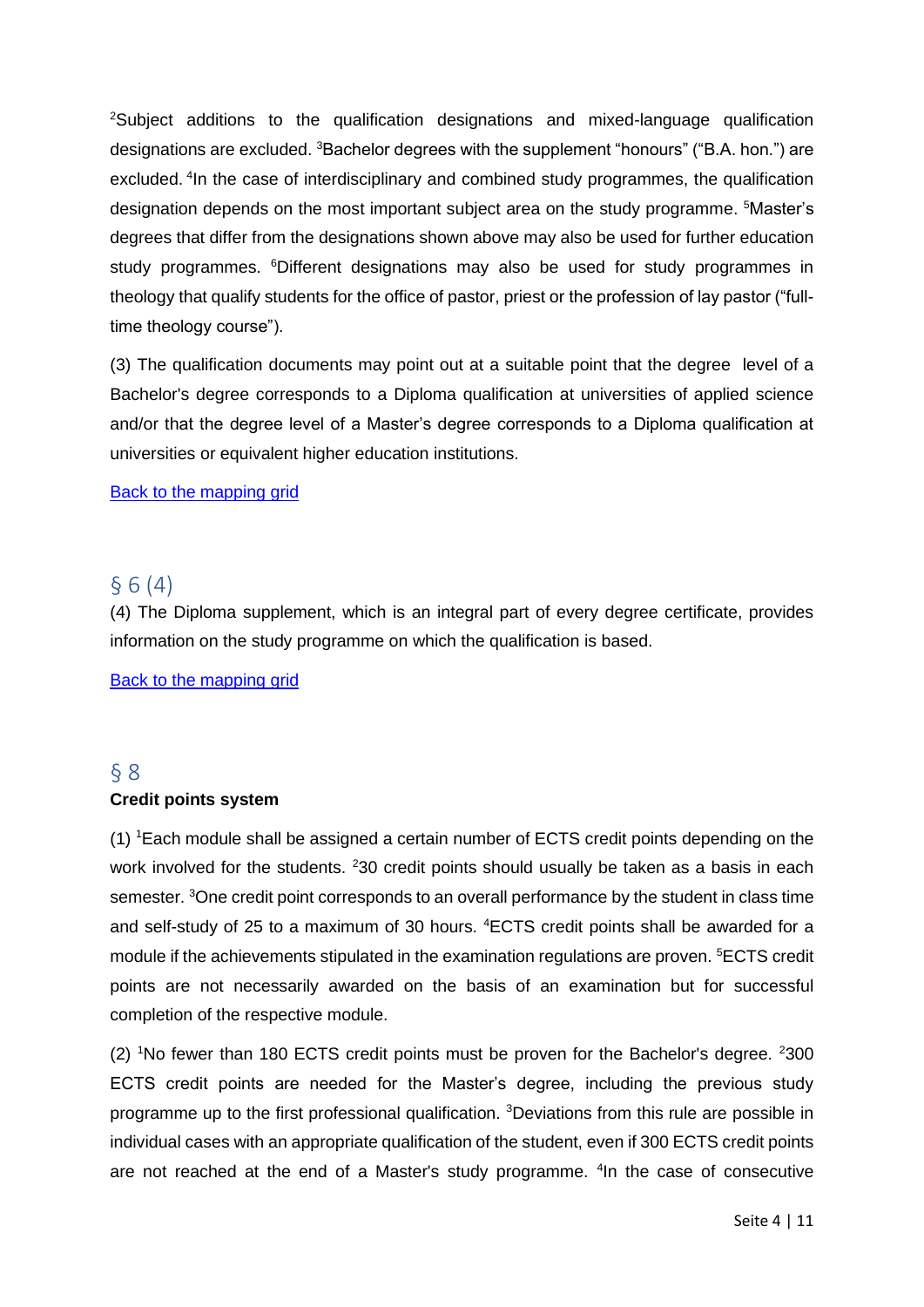Bachelor's and Master's study programmes in the core artistic subjects at colleges of art and music with a total standard period of study of six years, the Master's level is reached with 360 ECTS credit points.

(3) <sup>1</sup>The scope of work is 6 to 12 ECTS credit points for the Bachelor's thesis and 15 to 30 ECTS credit points for the Master's thesis. <sup>2</sup>In study programmes in fine arts, the scope of work can be up to 20 ECTS credit points for the Bachelor's thesis and up to 40 ECTS credit points for the Master's thesis in duly substantiated exceptional cases.

(4) <sup>1</sup>In duly substantiated exceptional cases, up to 75 ECTS credit points can be taken as a basis of each academic year for study programmes with special study-related organisational measures. <sup>2</sup>The workload for one ECTS credit point is hereby calculated with 30 hours. <sup>3</sup>Special study-related organisational measures may relate in particular to the learning environment and support, the structure of higher education studies, the planning of courses and livelihood measures.

(5) <sup>1</sup>In the case of teacher training programmes for primary schools or at primary level, for overarching teaching professions at primary level and at all or individual types of schools at secondary level, for teaching professions at all or individual types of schools at lower secondary level as well as for level I special needs teaching professions, a Master's degree can be awarded if a total of 300 ECTS credit points will be reached including the preparatory service, following at least 240 ECTS credit points at the higher education institution.

(6) <sup>1</sup>180 ECTS credit points usually have to be proven for a Bachelor's degree at colleges of cooperative education with training that lasts for three years. <sup>2</sup>The theory-based elements of training may not be below 120 ECTS credit points, the practical elements of training not below 30 ECTS credit points.

Back to the mapping grid

# <span id="page-4-0"></span> $§ 11(1)-(2)$

### **Qualification goals and qualification level**

(1) <sup>1</sup>The qualification goals and the intended learning outcomes are clearly formulated and comprehensibly take account of the goals of higher education named in Article 2 paragraph 3 number 1 of the study accreditation treaty. <sup>2</sup>The dimension of personality development also covers the future political and cultural role of the graduates in a civil society. Following their qualification, the students should be able to help decisively shape social processes in a critical, well thought-out manner as well as responsibly and in a democratic public spirit.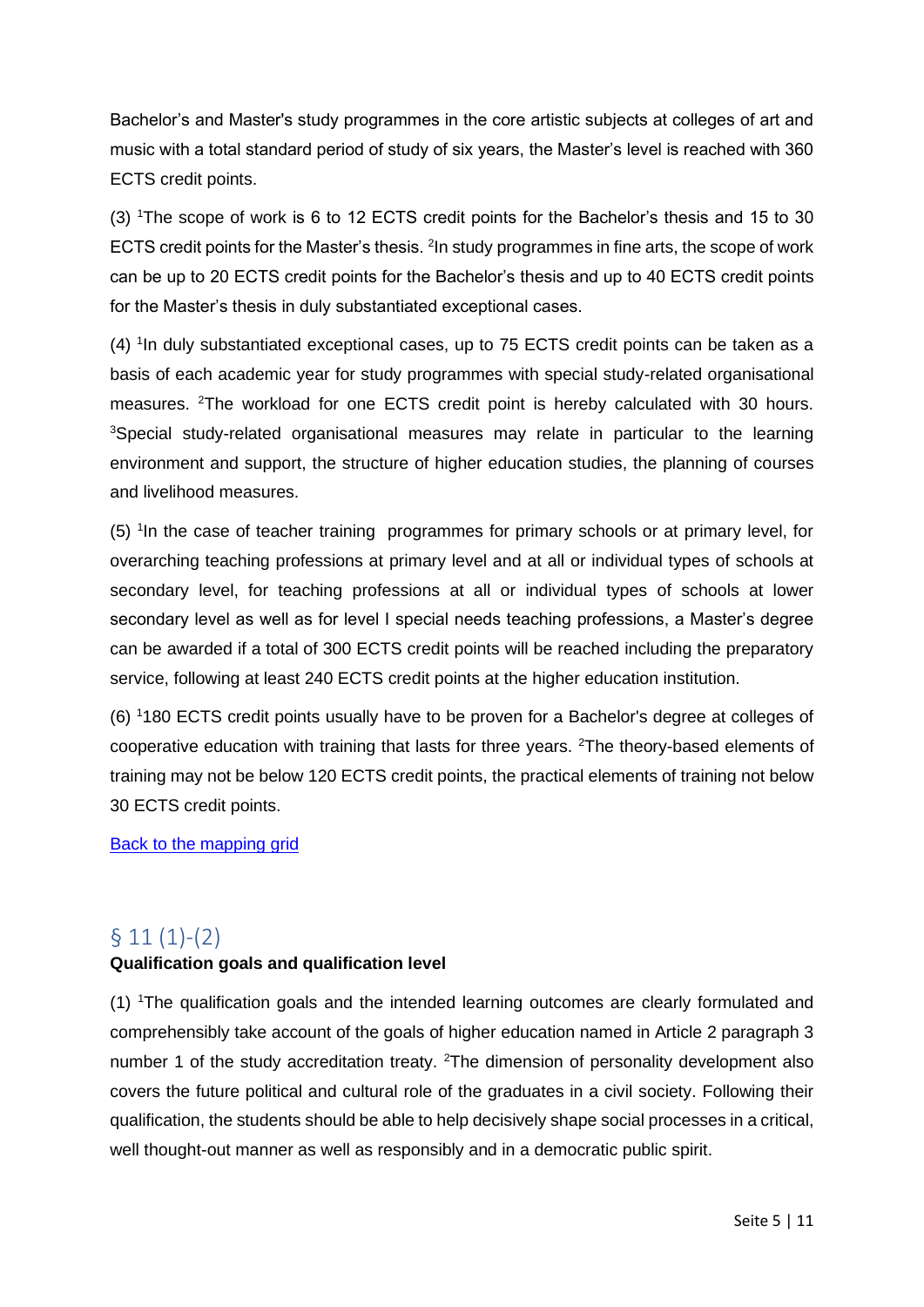(2) The professional and scientific/artistic requirements comprise the aspects knowledge and understanding (extension, consolidation and understanding of knowledge), use, application and generation of knowledge/art (use and transfer, scientific innovation), communication and cooperation as well as scientific/artistic self-concept / professionalism and are consistent with a view to the degree level that is taught.

#### Back to the mapping grid

#### <span id="page-5-0"></span>**§ 12 Coherent study programme concept and adequate implementation**

# § 12 (1)

 $(1)$  <sup>1</sup>The curriculum is adequately structured in consideration of the stipulated entry qualification and in view of the ability to achieve the qualification goals. <sup>2</sup>The qualification goals, the name of the study programme, degree level and designation as well as the module concept are coherently interrelated. <sup>3</sup>The programme concept covers a variety of different forms of teaching and learning, as well as practical parts where appropriate, that are adapted to the respective area of study and the study programme format. <sup>4</sup>It creates a suitable framework to encourage student mobility, allowing students to attend other higher education institutions without losing time. <sup>5</sup>It actively involves students in organising teaching and learning processes (studentbased teaching and learning) and creates freedom for a self-organised study programme.

Back to the mapping grid

# <span id="page-5-1"></span>§ 12 (2)

(2) <sup>1</sup>The curriculum is implemented by sufficient teaching staff with appropriate specialist and methodical-didactic qualifications. <sup>2</sup>The combination of research and teaching is quaranteed in accordance with the profile of the type of higher education institution in particular through professors (main job) in both undergraduate and graduate study programmes. <sup>3</sup>The higher education institution takes appropriate measures to select and qualify its staff.

Back to the mapping grid

# <span id="page-5-2"></span>§ 12 (3)

(3) In addition, the study programme has suitable resources and equipment (in particular nonacademic staff, rooms and material resources, including IT infrastructure, teaching and learning aids).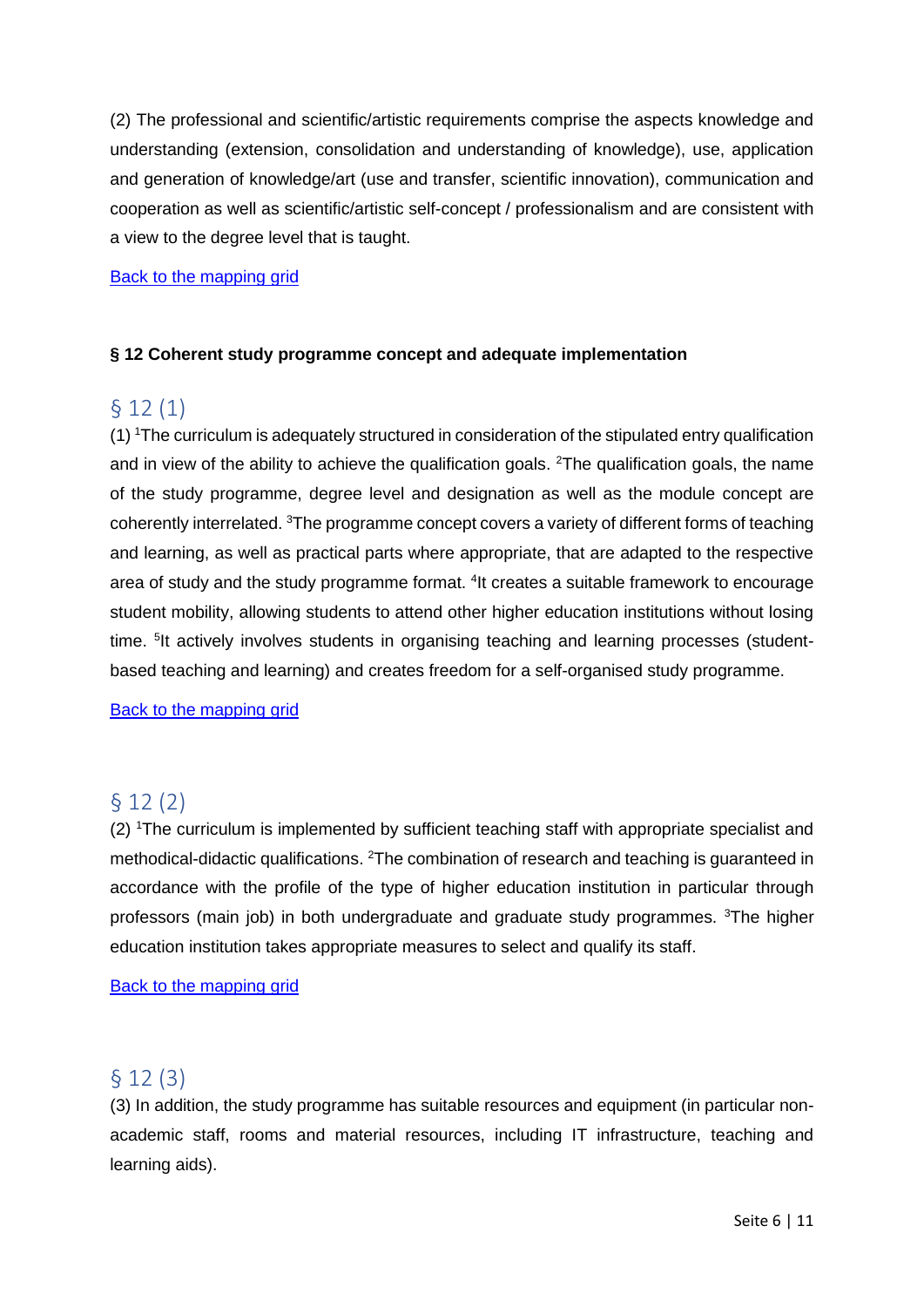### <span id="page-6-0"></span>§ 12 (4)

(4) <sup>1</sup>Examinations and types of examinations allow an informative validation of the learning results that have been achieved. <sup>2</sup>They are module-related and competence-oriented.

Back to the mapping grid

# <span id="page-6-1"></span>§ 12 (5)

(5) <sup>1</sup>The ability to complete the study programme within the standard period of study is guaranteed. <sup>2</sup>This covers in particular

- 1. a predictable and reliable implementation of the study programme,
- 2. the, to a large extent, absence of overlaps of courses and examinations,
- 3. a plausible average workload that is appropriate for the examination load, whereby the learning results for a module are to be calculated so that they can normally be achieved within one semester or one year, to be validated in regular surveys, and
- 4. an adequate frequency and organisation of examinations commensurate with the workload, whereby only one examination is normally planned for one module and modules should have a scope of at least five ECTS credit points.

**Back to the mapping grid** 

# <span id="page-6-3"></span>§ 12 (6)

(6) Study programmes with a particular profile requirement have a self-contained programme concept that takes the particular characteristics of the profile into due account.

Back to the mapping grid

### <span id="page-6-2"></span>§ 13

#### **Subject-content organisation of the study programmes**

(1) <sup>1</sup>The up-to-dateness and adequacy of the subject-related and scientific requirements are guaranteed. <sup>2</sup>The subject-content design and the methodical-didactic approaches taken by the curriculum are checked continuously and adapted to further professional and didactic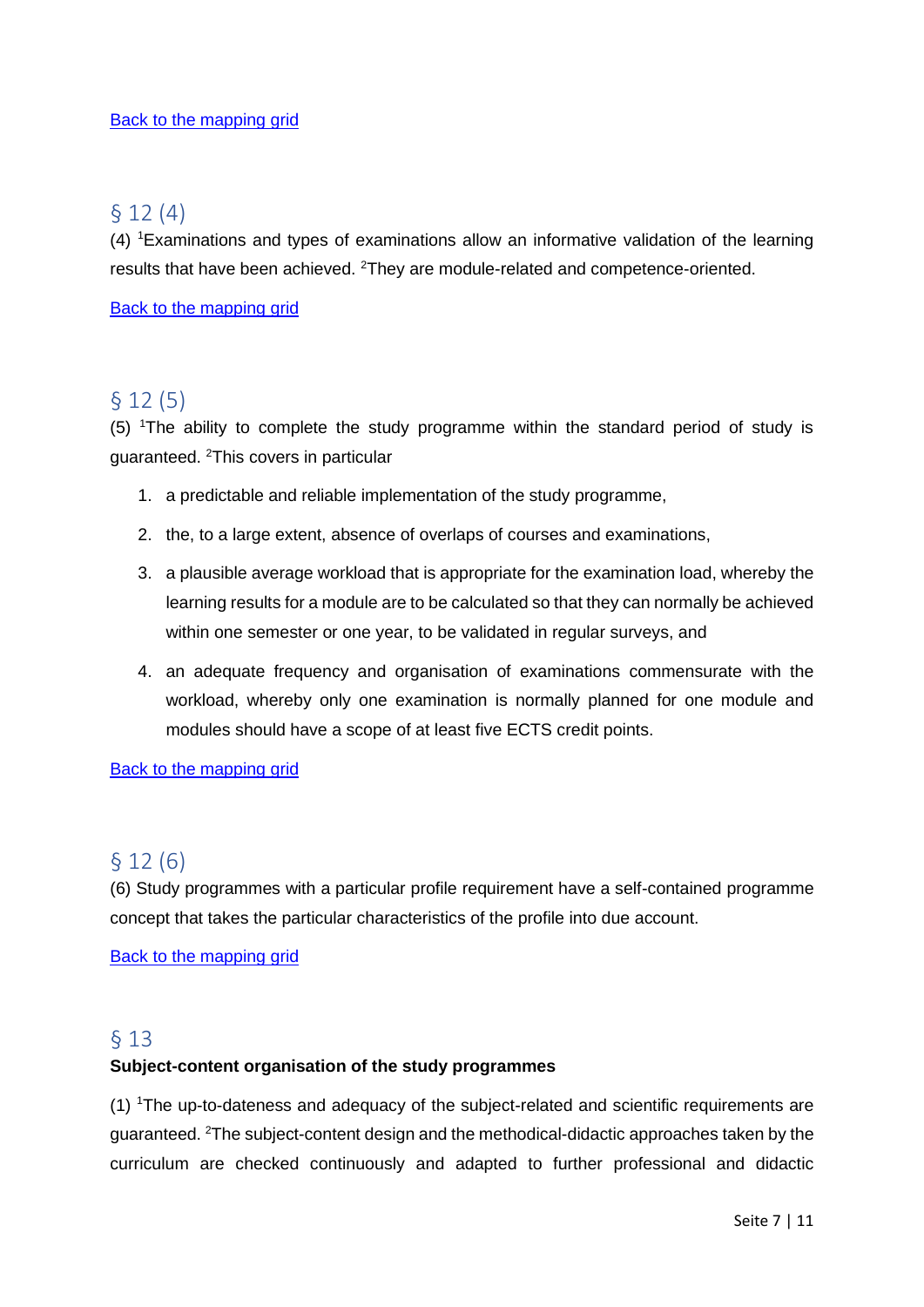developments. <sup>3</sup>To this end, the professional discourse on a national and if necessary international level is taken into account systematically.

(2) In study programmes that teach the educational requirements for a teacher training qualification, the basis for the accreditation are both the assessment of the educational sciences and specialist sciences as well as their didactics according to professional requirements that are both common for all states and state-specific, as well as the structural specifications teacher training that are both common for all states and state-specific.

(3) <sup>1</sup>Within the scope of the accreditation of teacher training programmes it has to be assessed whether

1. it is an integrative study programme at universities or equated higher education institutions comprising at least two specialist sciences and educational sciences in the Bachelor phase as well as the Master's phase (exceptions are allowed in the subjects art and music),

2. practical experience at schools are carried out during the Bachelor study programme, and

3 a differentiation is made in the study programme and the qualifications according to teacher posts.

<sup>2</sup>Exceptions are allowed in the case of teacher training qualifications for vocational schools.

Back to the mapping grid

#### <span id="page-7-0"></span>§ 14 **Academic success**

<sup>1</sup>The study programme is subject to continuous monitoring that also involves students and graduates. <sup>2</sup>Measures to ensure the academic success are derived on the basis of this monitoring. <sup>3</sup>These are under constant review and the results are used for the further development of the study programme. <sup>4</sup>The involved persons are informed of the results and any measures taken, in consideration of data protection issues.

Back to the mapping grid

## <span id="page-7-1"></span>§ 15 **Gender equality and compensation of disadvantages**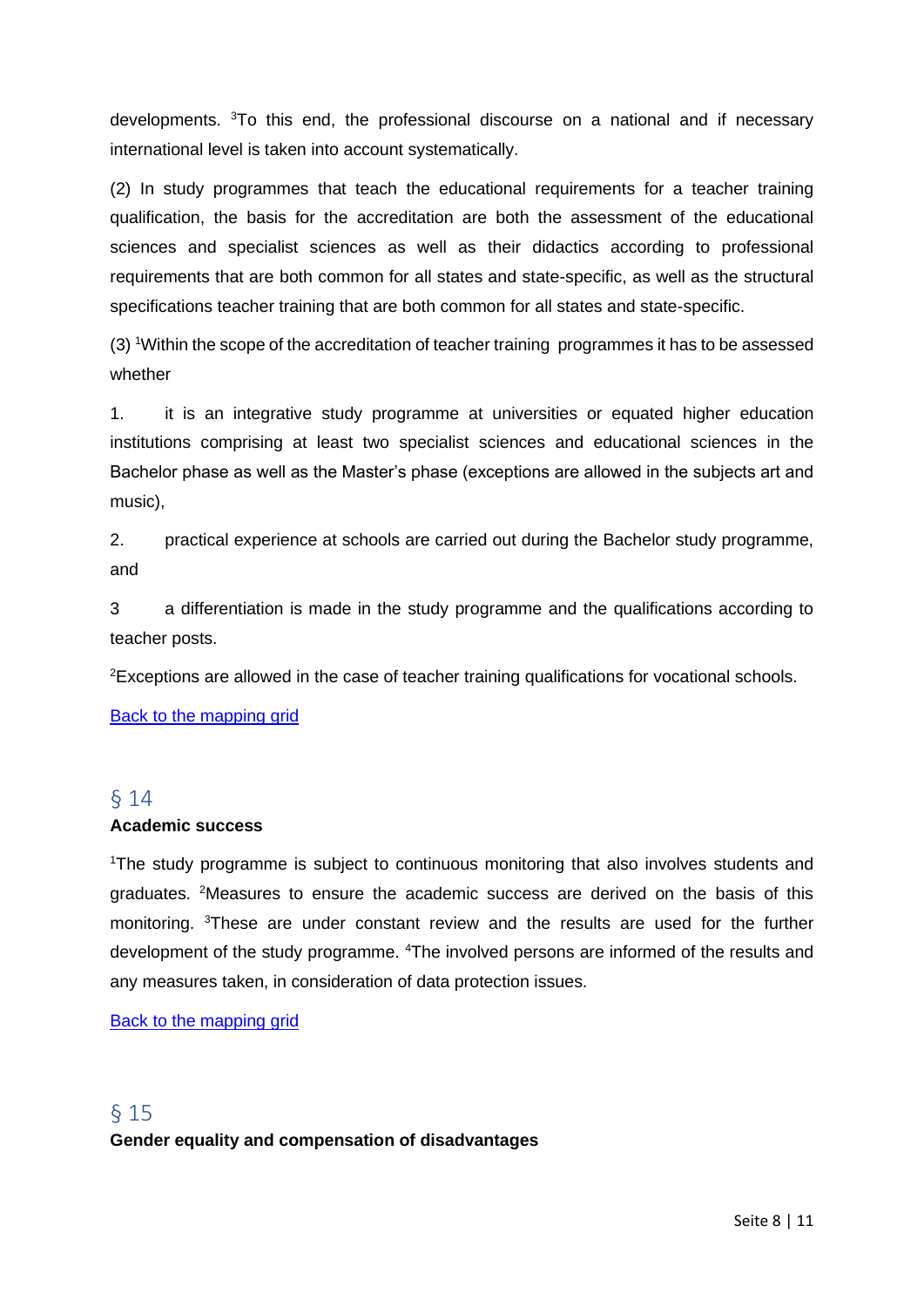The higher education institution has concepts for gender quality and to encourage equal opportunities for students in special circumstances that are implemented on the level of the study programme.

Back to the mapping grid

## <span id="page-8-0"></span>§ 17

#### **Concept of the quality management system (goals, processes, instruments)**

 $(1)$ <sup>1</sup>The higher education institution has general principles for teaching that are reflected in the curricula for its study programmes. <sup>2</sup>The quality management system follows the values and standards of the general principles for teaching and aims to continuously improve the quality of studies. <sup>3</sup>It guarantees the systematic implementation of the stipulations named in Part 2 and 3. <sup>4</sup>The higher education institution has specified decision-making processes, responsibilities and accountabilities for the establishment, verification, further development and discontinuation of study programmes and the higher education institution's own procedures to accredit study programmes within the scope of its quality management system and published these throughout the higher education institution.

(2) <sup>1</sup>The quality management system was drawn up with the participation of the member groups of the higher education institution and with the involvement of external expertise. <sup>2</sup>It ensures the independence of quality assessments and contains procedures on dealing with internal conflicts as well as an internal complaints system. <sup>3</sup>It is based on closed loops, covers all areas of the higher education institution that are directly relevant for teaching and learning and has appropriate and sustainable resources and equipment. <sup>4</sup>The functionality and efficacy with respect to the quality of the study programme will be checked on a regular basis by the higher education institution and continuously developed.

Back to the mapping grid

### <span id="page-8-1"></span>§ 18

#### **Measures to implement the quality management concept**

(1) <sup>1</sup>The quality management system includes regular assessments of the study programmes and those areas relevant for teaching and learning through internal and external students, academic experts from outside the university, representatives from professional practice, graduates. <sup>2</sup>If a need for action is discovered, the appropriate measures will be taken and implemented.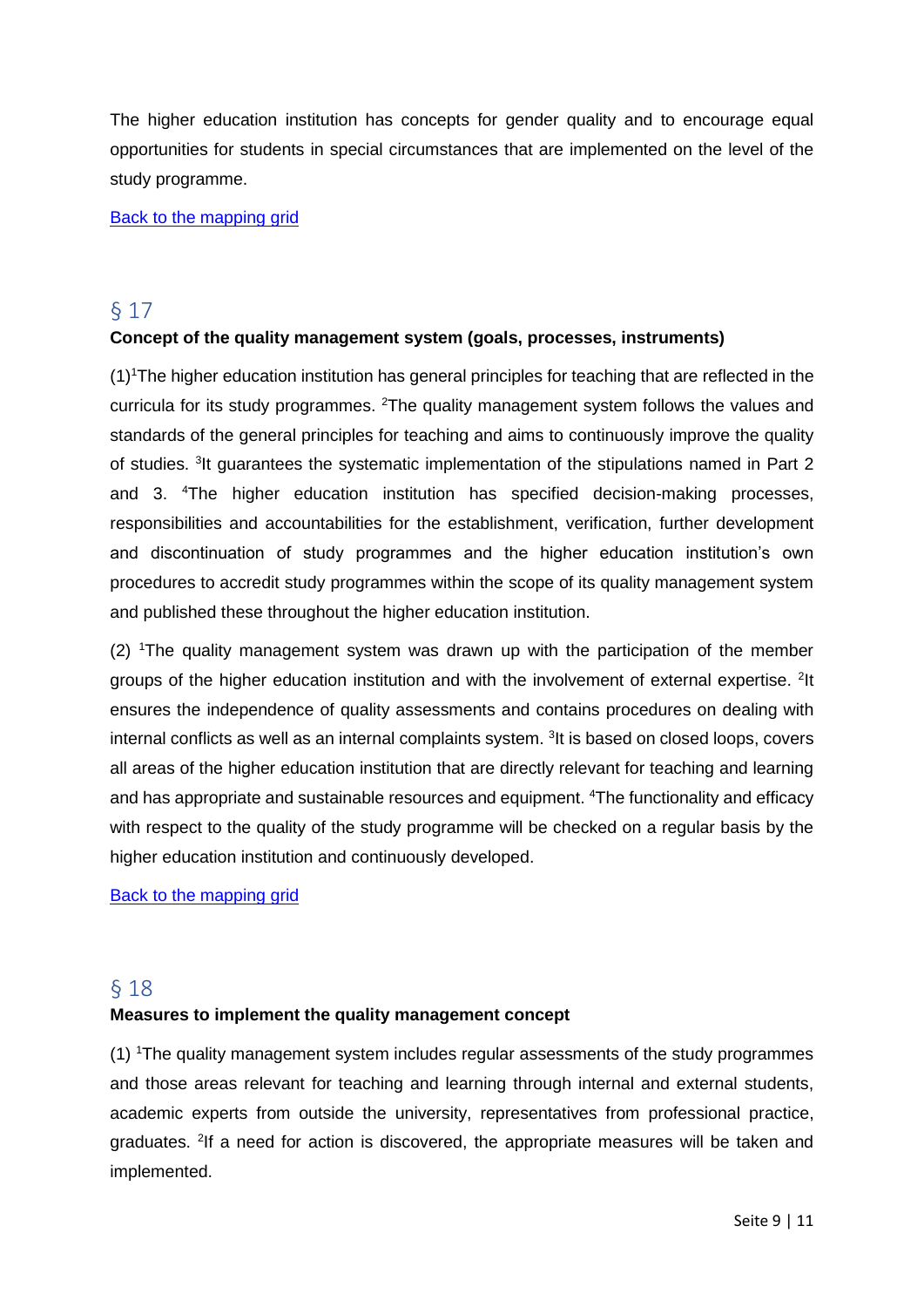(2) If assessments of teacher training programmes, teacher training programmes with the combination subject Protestant or Catholic theology/religion, Protestant-theological study programmes as a qualification for the office of pastor, and other Bachelor and Master's study programmes with the combination subject Protestant or Catholic theology are carried out on the basis of the higher education institution's quality management system, the cooperation and approval requirements apply accordingly pursuant to § 25 paragraph 1 clauses 3 to 5.

(3) The data necessary for the implementation of the quality management system is collected regularly throughout the entire higher education institution.

(4) <sup>1</sup>The higher education institution documents the assessment of the study programmes by the internal quality management system including the votes of the external parties involved and informs members of the higher education institution, the public, maintaining bodies and home state regularly of any measures taken. <sup>2</sup>It informs the public about the accreditation decisions taken on the basis of the internal procedure and provides the accreditation council with the information necessary for publication pursuant to § 29.

Back to the mapping grid

## § 26 **Period of validity for the accreditation; extension**

(1) <sup>1</sup>The initial accreditation is valid for a period of eight years from the beginning of the semester or trimester in which the accreditation decision is announced. <sup>2</sup>If a study programme has not yet begun in the case of a programme accreditation, the accreditation becomes effective as of the beginning of the semester or trimester in which the study programme is offered for the first time, though at the latest at the beginning of the second semester or trimester following the announcement of the accreditation decision.

(2) <sup>1</sup>Before expiry of the accreditation's period of validity, a direct follow-up to the accreditation (re-accreditation) is to be initiated.  ${}^{2}$ Re-accreditations are valid for a period of eight years.

(3) <sup>1</sup>If an accredited study programme is not continued, the accreditation can be extended for students who are still enrolled on expiry of the period of validity. <sup>2</sup>The accreditation of a study programme can be extended for a period of up to two years if the higher education institution prepares an application for a cluster or system accreditation that includes the relevant study programme. <sup>3</sup>When applying for a cluster or system accreditation, the accreditation of study programmes whose accreditation comes to an end during the procedure can be temporarily extended for the period of the procedure plus one year.